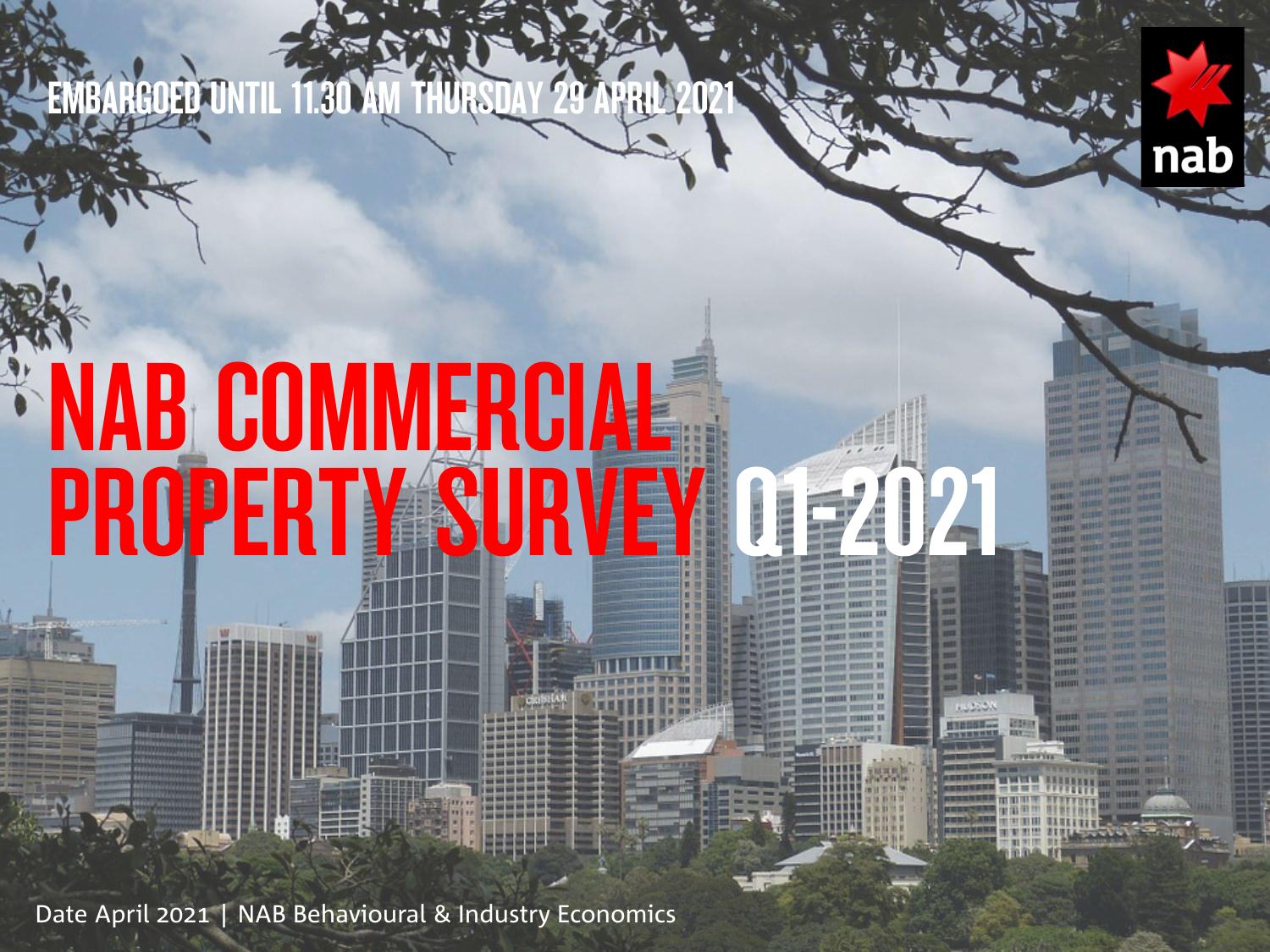## KEY FINDINGS

- Despite a rapidly recovering economy and record high business conditions, the recovery in the local commercial property market continues on a slow burn. In Q1'20, the NAB Commercial Property Index lifted for the third straight quarter, but remained negative (-22 pts) and well below average (-1 pt).
- Sentiment improved in all sectors, but remains disparate with Industrial the only sector to weather the challenges of COVID, with sentiment reaching a survey high +42 pts. Sentiment in Office (-30 pts) and Retail (-41 pts ) is still very weak, with CBD Hotels continuing to under-perform (-60 pts) amid ongoing challenges facing the tourism sector. Overall market sentiment improved across the country, but was also negative in all states bar QLD (+8 pts).
- Overall confidence edged higher, with the 12-month measure rising to -6 pts and 2-year measure to +10 pts, suggesting recovery will remain slow with positive outcomes not anticipated until 2022. Confidence is being underpinned by Industrial (which lifted to survey highs), where the pandemic has created boom conditions due to demand for logistics and warehousing. COVID is still weighing on Office (-16 pts in 12 months), but the 2-year measure turned positive (+11 pts) likely reflecting vaccine rollout and more office workers expected to return to work. Confidence in Retail and CBD Hotels is negative.
- Expectations for capital growth are highest in Industrial (3.1% in 12 months and 3.5% in 2 years' time). Office values are expected to fall -0.4% in 12 months and grow 0.3% in 2 years' time (with QLD leading the way). Retail, values are tipped to fall -1.4% and -0.5%, with CBD Hotels weakest (-3.9% & -3.1%).
- Office vacancy rose to a survey high 9.8% nationally in Q1. It rose in all states (except WA) and is expected to remain elevated at 9.8% in 12 months' and 8.8% in 2 years' time, with above average vacancy in all states bar WA. Amid strong demand, Industrial vacancy fell to a survey low 4.6% in Q1, with shortages most apparent in the Eastern seaboard states.
- The outlook for rents is mixed. In the next 1-2 years, rents are expected to fall most in Retail (-3.0% & -2.2%), with negative returns across most of the country. Higher vacancy continues to impact Office rents (-1.7% in 12 months and -0.4% in 2 years' time), with the outlook weakest in VIC and NSW. Industrial rents were however revised up (2.1% & 2.9%) and tipped to grow in all states bar SA/NT, with the Eastern states out-performing.
- On the development front, an above average 86% of developers plan to start new works within the next 18 months (from a low of 68% in mid-2020 during the height of COVID), suggesting the initial disruption to intentions caused by COVID has dissipated.
- The survey also continues to highlight a shift in emphasis among developers from residential to commercial building, with the number of developers targeting residential developments down to just 41% - the weakest result since Q1 2016 (38%), and well below the survey average (53%).

• Funding conditions continue to improve. Overall, the net number who said it was harder to obtain debt out-weighed those who said it was easier, but improved to -16 from -19 in Q4'20 (the best result since Q4'15). Perceptions of equity funding conditions also improved with the net number who said it was harder to obtain equity funding falling to a multi-year low -6. Property professionals expect debt (-10) and equity (-3) funding conditions to improve further in the next 3-6 months, bringing them back to levels last seen in mid-2015.

### NAB COMMERCIAL PROPERTY INDEX



|                   | Q4'20 | Q1'21 | Next 12m | <b>Next 2y</b> |
|-------------------|-------|-------|----------|----------------|
| Office            | $-41$ | $-30$ | $-16$    | 11             |
| Retail            | -58   | $-41$ | $-27$    | $-11$          |
| Industrial        | 25    | 42    | 63       | 66             |
| <b>CBD Hotels</b> | -64   | $-60$ | $-40$    | $-40$          |
| <b>CP Index</b>   | $-35$ | $-22$ | $-6$     | 10             |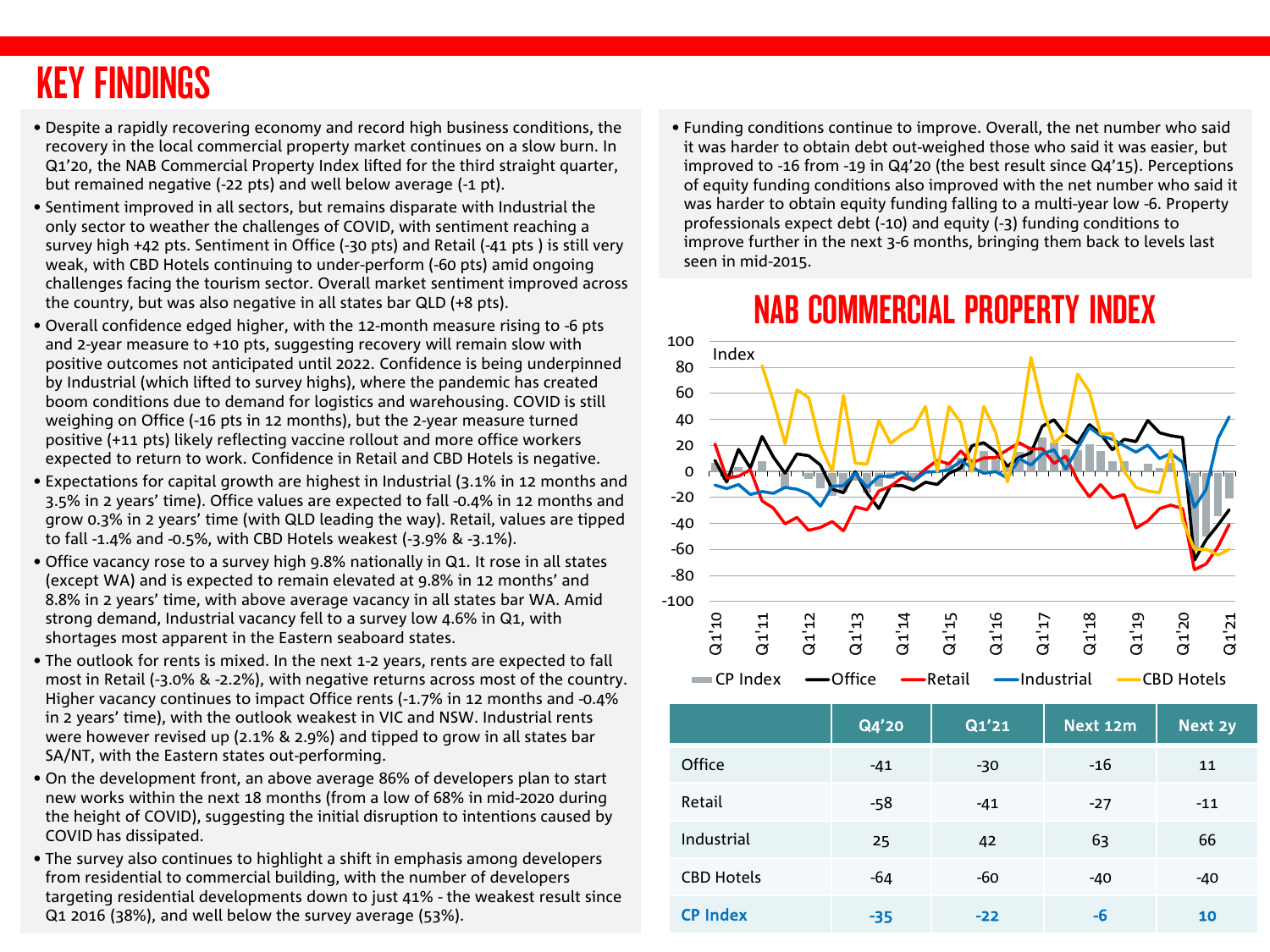## MARKET OVERVIEW - NAB COMMERCIAL PROPERTY INDEX

Despite the Australian economy recovering at a rapid pace and business conditions reaching a record high in March, recovery in the local commercial property market continued on a slow burn. In the March quarter survey, the NAB Commercial Property Index (a measure of sentiment based on expectations for capital values and rents) lifted for the third straight quarter, but still printed a negative result (-22 pts) to remain well down on the survey average (-1 pt). Sentiment improved in all commercial property sectors, but remains very disparate with Industrial the only sector to successfully weather the challenges of COVID. In Q1, Industrial sentiment rose to a survey high +42 pts. Sentiment also lifted in Office (up 11 pts to -30) and Retail (up 17 pts to -41) but is still very weak. Sentiment in the CBD Hotel sector inched up a little, but amid the many challenges facing the tourism sector, continued to under-perform the broader market (up 4 pts to -60).

Market confidence among property professionals edged higher, with the 12 month measure up 17 pts to -6 and the 2 year measure up 8 pts to +10, suggesting the recovery will remain slow with positive outcomes not anticipated until 2022.

Overall market confidence was again carried by Industrial, where the pandemic has created boom conditions because of very strong demand for logistics and warehousing requirements. In Q1, both the 12 month (up 20 pts to  $+63$ ) and 2-year (up 13 pts to  $+66$ ) confidence measures in this sector reached new survey highs. Confidence measures remain at contractionary levels in Retail (-27 pts in 12-months & -11 pts in 2 years) and CBD Hotels, where it sank

further (-40 pts in the next 12-24 months). The impact of COVID is still weighing on short-term Office confidence (-16 pts in 12 months), but the 2 year measure is positive (+11 pts), likely reflecting vaccine rollout and more workers returning to the office.



### NAB COMMERCIAL PROPERTY INDEX

### NAB CP INDEX - NEXT 1-2 YEARS

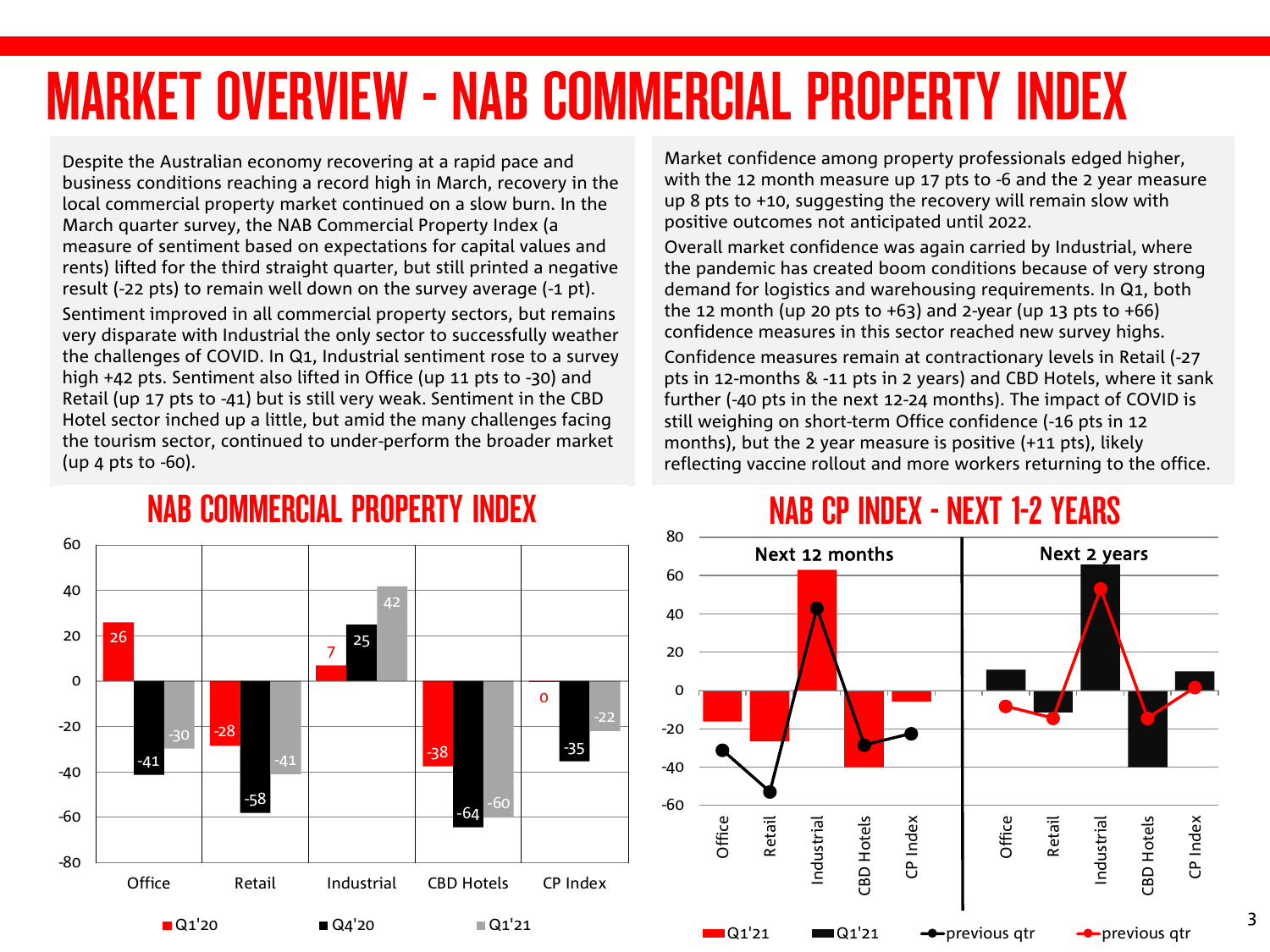## MARKET OVERVIEW - INDEX BY STATE

Overall market sentiment lifted across the country, but remained negative in all states bar QLD (+8pts), with VIC still lagging other states by some margin (-51 pts). Market conditions are expected to be negative in VIC (-14 pts), NSW (-14 pts) and SA/NT (-13 pts) in the next 12 months but positive in QLD (+13 pts) and WA (+10). Longerterm confidence is positive in all states except for SA/NT (-16 pts), with confidence highest in WA (+27 pts).

While the table on the right shows an uplift in confidence in all states in most sectors relative to the previous quarter, Office confidence is still much weaker in VIC and NSW, and now highest in QLD. Retail sentiment has improved across much of the country, but is very weak in SA/NT and VIC.

Confidence levels in Industrial is positive, has lifted and is very strong in all states (except SA/NT), particularly QLD.



### COMMERCIAL PROPERTY INDEX - STATE

#### OFFICE PROPERTY MAKET INDEX: STATES

|  | VIC NSW QLD WA SA/NT AUS                                                                   |  |  |
|--|--------------------------------------------------------------------------------------------|--|--|
|  | Q1'21 -81 -33 9 -22 -> -7 -30                                                              |  |  |
|  | Q1'22 -53 -33 -33 -32 -6 -5 -7 -16                                                         |  |  |
|  | Q1'23 $13$ <sup>↑</sup> $-6$ <sup>↑</sup> $31$ <sup>↑</sup> $11$ $7$ $7$ $11$ <sup>↑</sup> |  |  |

### RETAIL PROPERTY MARKET INDEX: STATES

|  |  | VIC NSW QLD WA SA/NT AUS                                                                                    |  |
|--|--|-------------------------------------------------------------------------------------------------------------|--|
|  |  | $Q1'21$ -53 <sup>1</sup> -42 <sup>1</sup> -26 <sup>1</sup> 8 <sup>1</sup> -60 <sup>1</sup> -41 <sup>1</sup> |  |
|  |  | Q1'22 -45 -15 -16 -16 0 -40 -27                                                                             |  |
|  |  | Q1'23 -29 <sup>1</sup> o <sup>1</sup> 3 <sup>1</sup> 25 -50 -11 <sup>1</sup>                                |  |

#### INDUSTRIAL PROPERTY MARKET INDEX: STATES

|  | VIC NSW |  | QLD WA SA/NT AUS           |  |
|--|---------|--|----------------------------|--|
|  |         |  | Q1'21 36 53 53 59 13 0 42  |  |
|  |         |  | Q1'22 46 68 95 63 10 10 63 |  |
|  |         |  | $Q1'23$ 54 68 95 75 10 66  |  |

**LEGEND:**  $\uparrow$  up since last survey  $\downarrow$  down since last survey  $\leftrightarrow$  unchanged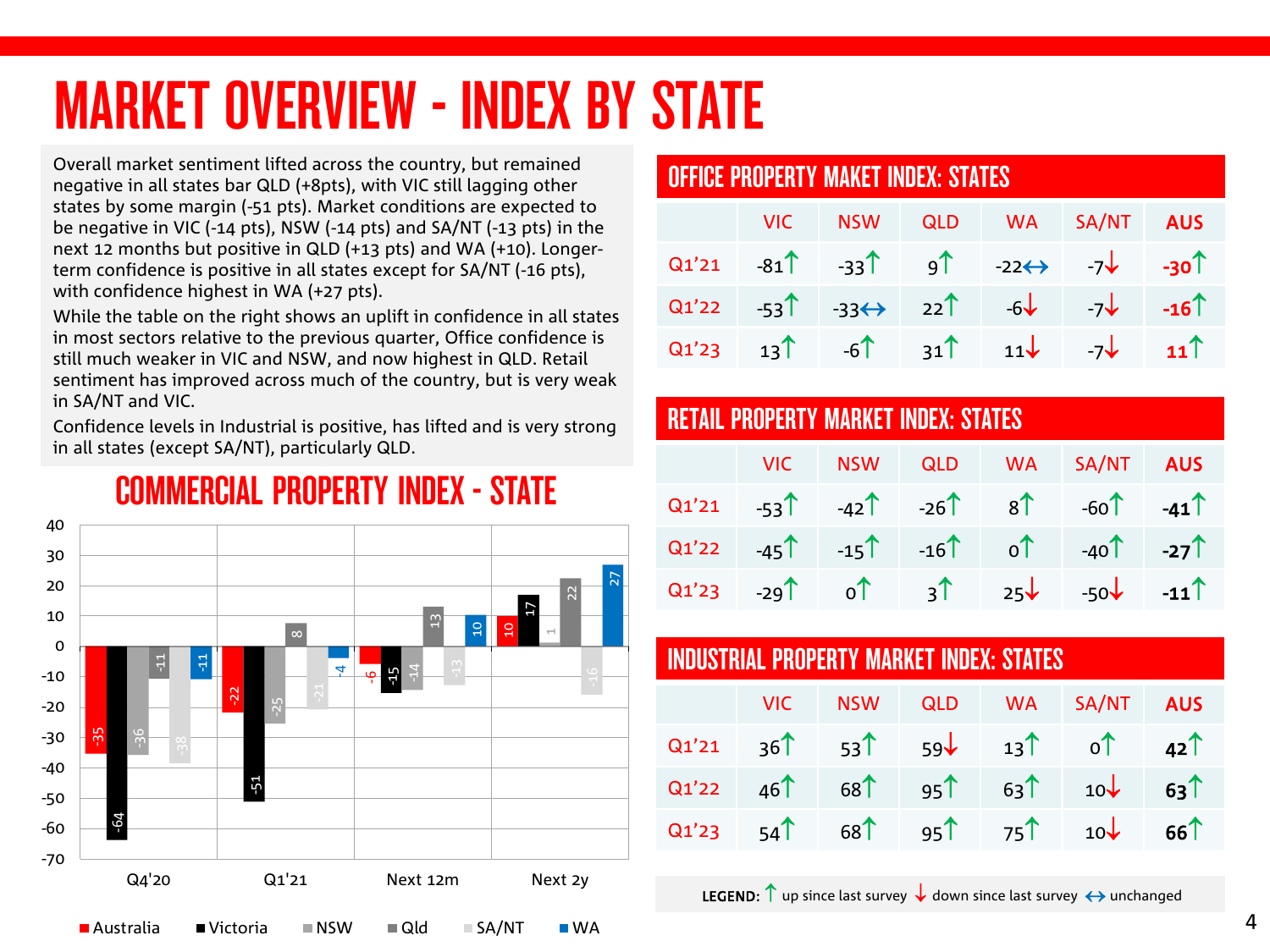## MARKET OVERVIEW - CAPITAL & VACANCY EXPECTATIONS

Property professionals see capital values falling in all sectors in the next 1-2 years, except Industrial where the average expectation lifted to 3.1% in 12 months and 3.5% in 2 years' time (1.9% & 3.0% in the previous quarter). Growth is expected in all states, with QLD leading the way (5.4% & 5.7%).

Office is expected to record a small fall of -0.4% in 12 months but grow 0.3% in 2 years' time (-1.5% & -0.2% previously). Expectations are highest in QLD (1.9% in both years), and weakest in VIC in 12 months (-2.2%), and NSW (-0.6%) and SA/NT (-0.7%) in 2 years' time. In Retail, values are tipped to fall -1.4% and -0.5% (-2.5% & -0.7% in Q4), with larger falls in VIC (-2.6%) and NSW (-2.1%) next year. Expectations for CBD Hotels are weakest overall (-3.9% & -3.1%) and lower than expected in Q4'20 (-1.8% & -0.8%) - see page 10.

### CAPITAL VALUE EXPECTATIONS (%)

-2.4  $\frac{1}{1}$  $\overline{a}$ 0.3 -3.4 -2.2 -1.4 -0.5 1.1 2.1  $\frac{1}{2}$ .<br>م -7.5 -6.6 -3.9 -3.1 -8.0 -6.0 -4.0 -2.0 0.0 2.0 4.0 Q4'20 Q1'21 Next 12m Next 2y Office Retail Industrial CBD Hotels

National Office vacancy remains under pressure, and increased to a survey high 9.8% in Q1. All states reported higher vacancy except WA. The national vacancy rate is expected to remain high at 9.8% in the next 12 months' and 8.8% in 2 years' time with all states following a broadly similar path. Vacancy is expected to remain above survey average levels in all states bar WA.

Retail vacancy improved a little to 8.1% in Q1 (8.4% in Q4), with reduced vacancy in all states except NSW and WA. Overall Retail vacancy is expected to fall over the next 1-2 years (8.0% & 6.8%), with improved or stable outcomes in all states.

Amid strong demand, Industrial vacancy fell to a survey low 4.6% in Q1, with shortages most apparent in the Eastern seaboard states. Expectations are unchanged at 4.6% in the next 1-2 years, and lowest in NSW (3.4% & 3.5%) and VIC (3.7% & 3.8%) - see page 11.

## VACANCY RATE EXPECTATIONS (%)



5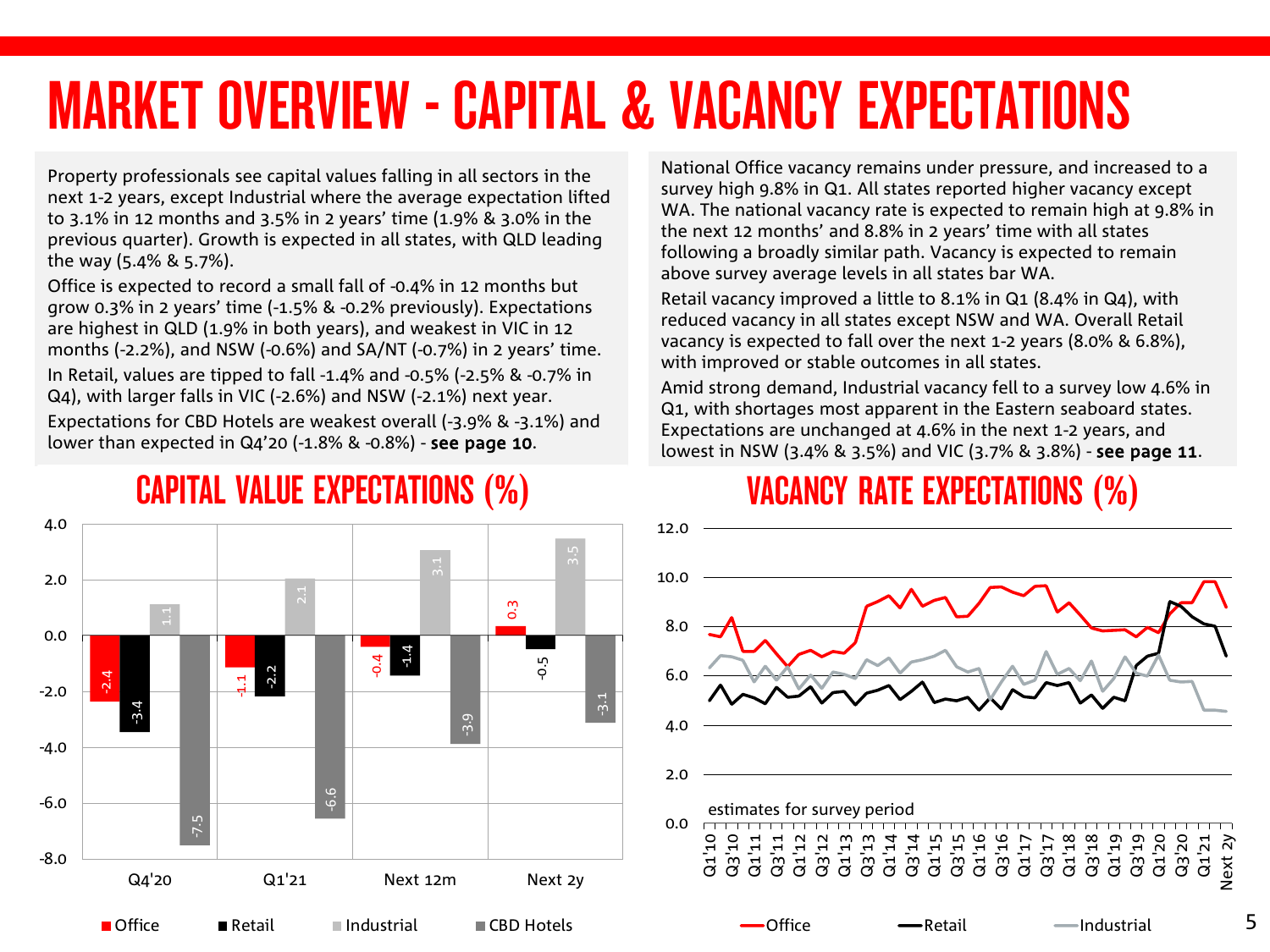## MARKET OVERVIEW - RENTS & SUPPLY

The rental outlook in commercial markets remains mixed.

In the next 1-2 years, rents are expected to fall most in Retail (-3.0% & -2.2%), with returns negative across the country (except in WA in 2 years' time at 0.3%). The outlook for rents remains weakest in SA/NT (-3.5% & -5.0%) and VIC (-4.8% & -3.2%).

On average, Office property rents are expected to fall a smaller -1.7% in 12 months and -0.4% in 2 years' time (-2.7% & -1.4% forecast in Q4'20). Expectations for rents are weakest in VIC (-4.0% & -0.9%) and in NSW (-2.9% & -1.8%), with QLD expected to lead the way (1.1% & 1.7%).

The outlook for Industrial rents remains positive and was revised up to 2.1% & 2.9% (1.4% & 2.1% in Q4). Rents are expected to grow in all states (bar SA/NT), with Eastern states out-performing- see page 10.

GROSS RENTAL EXPECTATIONS (%)

Amid still low occupancy (50%) and persistent uncertainties around international travel, large supply over-hangs in the CBD Hotels sector are expected to persist over the next 1-3 years.

The national Office market is expected to remain "somewhat" oversupplied in the next 1-3 years, but "quite" over-supplied in WA and QLD and "somewhat" over-supplied in in NSW and VIC.

All state Retail markets are currently over-supplied, but particularly so in WA and QLD. Property professionals expect the market to remain over-supplied in the next 1-3 years in all states, but will remain much more prevalent in WA and QLD were markets are tipped to be "quite" over-supplied.

National supply conditions for Industrial property are currently "neutral" and expected to remain so in the next 1-5 years, except in NSW where the market is tipped to be "somewhat" under-supplied.



### SUPPLY CONDITIONS

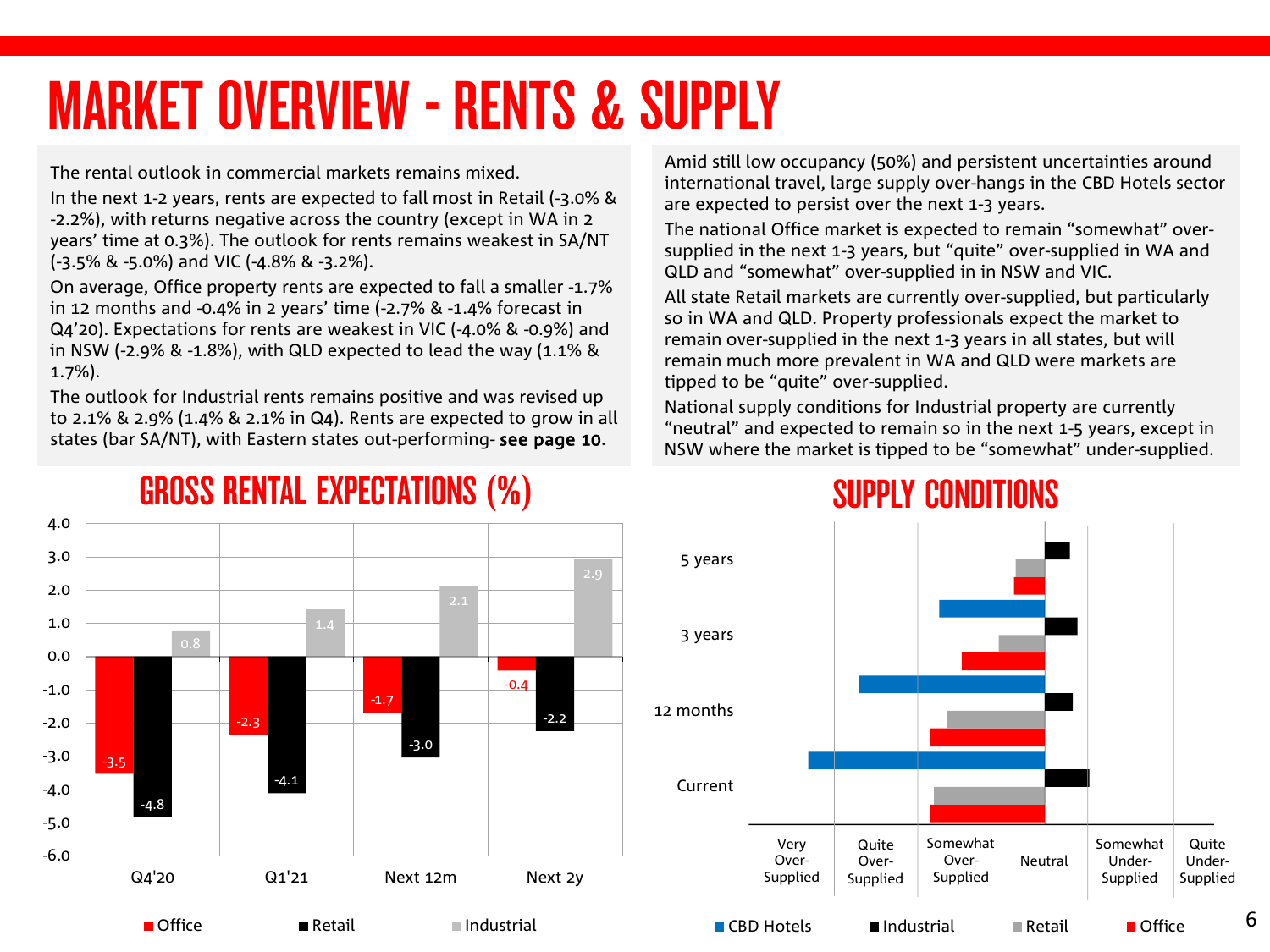## MARKET OVERVIEW - DEVELOPMENT INTENTIONS

The number of property developers expecting to start new works in the next month increased to 14% (12% in Q4), but those planning to start in the next 1-6 months fell sharply to 27% (42% in Q4) - the lowest number since Q1 2016.

Overall, a below survey average 41% said they plan to start new works in the short-term (next 6 months), down from 54% in the previous quarter.

Around 28% plan to start in the next 6-12 months (17% in Q4) and 17% the next 12-18 months (20% in Q3).

In total, an above average 86% of developers still plan to start works within the next 18 months (up from a low of 68% in mid-2020 during the height of COVID), suggesting the disruption to the intentions caused by the pandemic has dissipated.

#### 10% 39% 17% 12% 19% 12% 42% 17% 20%  $\approx$ 14% 27% 28% 13% 0% 5% 10% 15% 20% 25% 30% 35% 40% 45% Next mth Next 1-6 mths Next 6-12 mths Next 12-18 mths Longer time frame  $\blacksquare$  Q1'20  $\blacksquare$  Q1'21  $\blacksquare$  Q1'21

### COMMENCEMENT INTENTIONS - TIME

The survey again highlighted a large shift in emphasis among property developers planning to start new works from residential to commercial building.

In Q1, the number of property developers who said they were targeting residential developments fell to just 41%. This was down from 43% in the Q3. This was the lowest result since Q1 2016 (38%), and well below the survey average (53%).

In contrast, the number of developers who were planning to start new works in the Office sector climbed to an equal survey high 18% (up from 14% in the previous quarter and above the survey average 12%). The number of developers targeting Retail property however fell slightly to 11% (13% in Q4'20) and in Industrial property to 12% (15% in Q4'20).



7

## COMMENCEMENT INTENTIONS - SECTOR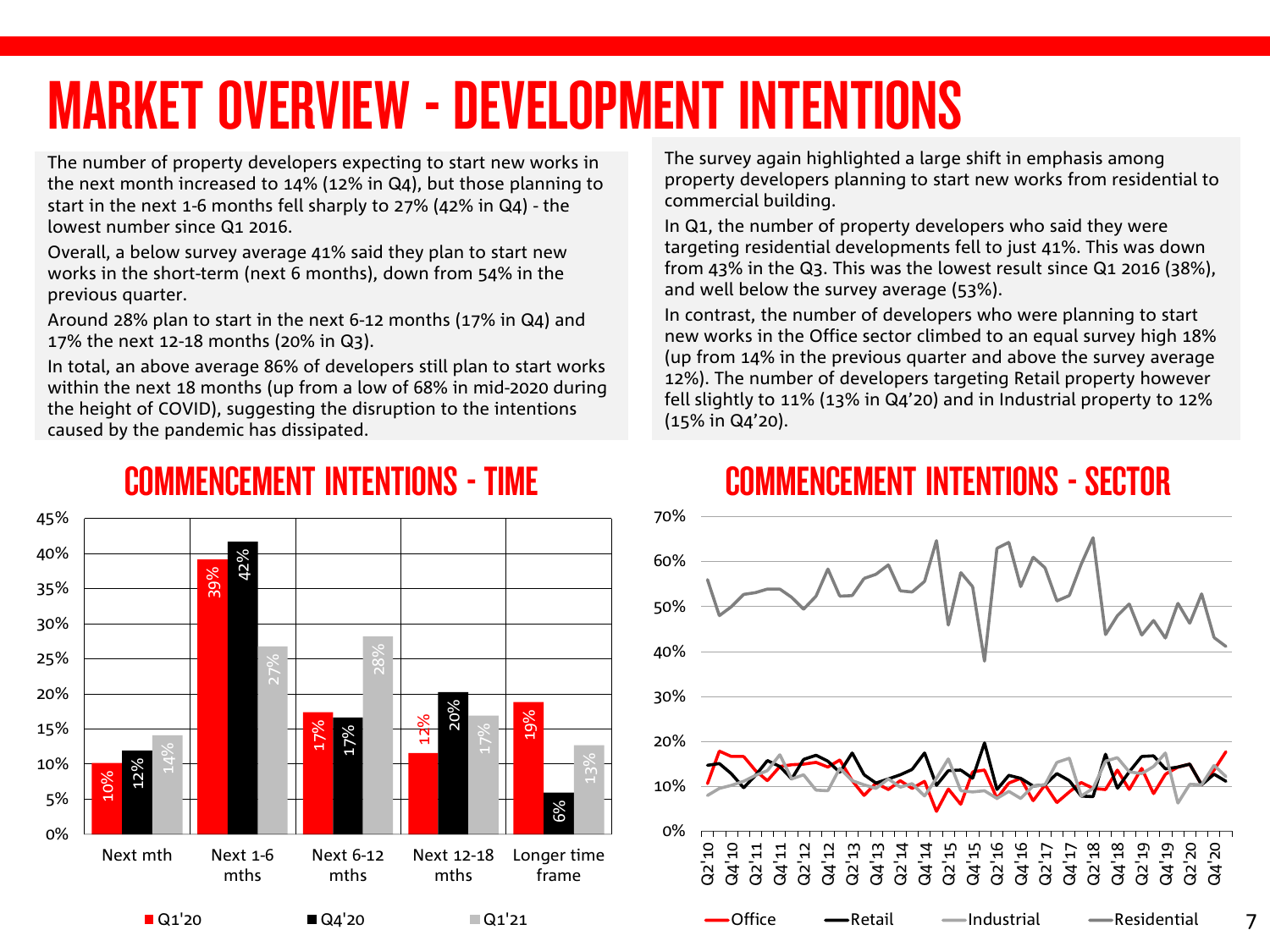## MARKET OVERVIEW - LAND SOURCES & CAPITAL INTENTIONS

The number of surveyed property developers looking to use landbanked stock for their new projects rose for the second consecutive quarter to an above average 60% in Q1. This was up from 58% in Q4'20 and 56% at the same time last year.

The number seeking new acquisitions fell for the second straight quarter to 24% (28% in Q4'20) but was still well above the 17% reported in Q1'20. That said, the number of property developers seeking new acquisition in Q1 fell below the survey average (26%) after tracking higher in the previous two surveys.

The number of developer looking at refurbishment opportunities climbed to 13%, up from 9% in Q4'20, but was down from 19% at the same time last year.

Despite the sharp fall in the number of property developers planning to commence new works over the next 6 months, the number who said they were planning to source more capital to fund their developments increased to 28% (25% in the previous quarter). Around 58% had no intention to source capital in the short-term (unchanged from 59% in Q4).

The number of developers planning to source capital in the next 6-12 months increased to 33% (39% in Q4'20), 49% had no intention to source funds (unchanged), and 18% were unsure (23% in Q3). The number intending to source more capital in the next 12-24 months was broadly unchanged at 33% (32% in Q4'20).



90

### INTENT TO SOURCE MORE CAPITAL FOR DEVELOPMENT/ACQUISITIONS/PROJECTS



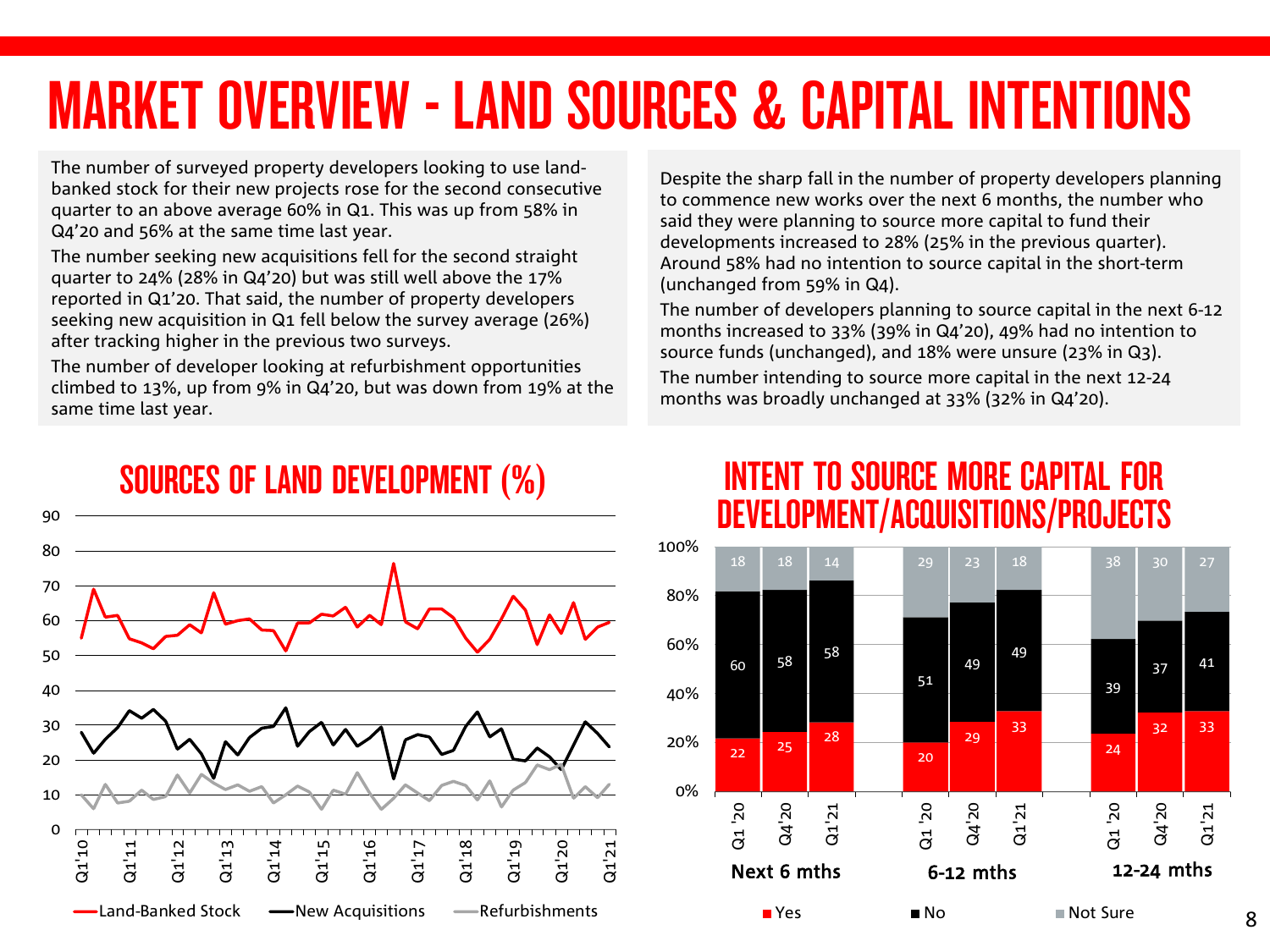## MARKET OVERVIEW - FUNDING & PRE-COMMITMENTS

Surveyed property professionals pointed to a further improvement in in debt and equity funding conditions in Q1. Although the overall number who said it was harder to obtain borrowing or loans (debt) continued to out-weigh those who said it was easier, the net overall number improved to -16 from -19 in Q4'20 - the best result since Q4'15.

Perceptions of equity funding conditions also improved with the net number who said it was harder to obtain equity funding falling to a multi-year low -6 (from -8 in Q4'20 and -15 in Q1'20).

Property professionals expect debt (-10) and equity (-3) funding conditions to continue improving in the next 3-6 months, bringing them back to levels last seen in mid-2015.

20 10 0 -10 -20 -30 -40 -50 Q1'10 Q4'10 Q4'16 Q3'20 Q1'13 Q1'16 Q2'18 Q1'19 Next 3-6m Q3'11 Q2'12 Q4'13 Q3'14 Q2'15 Q3'17 Q4'19 Next 3-6m Debt **—**Equity

## EASE OF ACQUIRING DEBT/EQUITY (NET)

The average pre-commitment to meet external debt funding requirements for new developments in Australia fell for residential (62.3%) and commercial (57.2%) property in Q1.

Residential requirements rose in VIC (highest overall at 61.2%) and WA (68.2%), but fell sharply and was lowest in QLD (60.1%), and in NSW (61.7%). In commercial markets, requirements fell in all states, particularly WA (59.3% vs. 69.3% in the previous quarter). They were lowest in QLD (54.4%) and highest in VIC (60.1%).

Looking ahead, the net number who expect requirements to improve outweighed those who expect it a deteriorate in both residential (+20% in next 6 months & +17% in next 12 months) and commercial (+16% & +19% respectively) property markets.



## PRE-COMMITMENT REQUIREMENTS (%)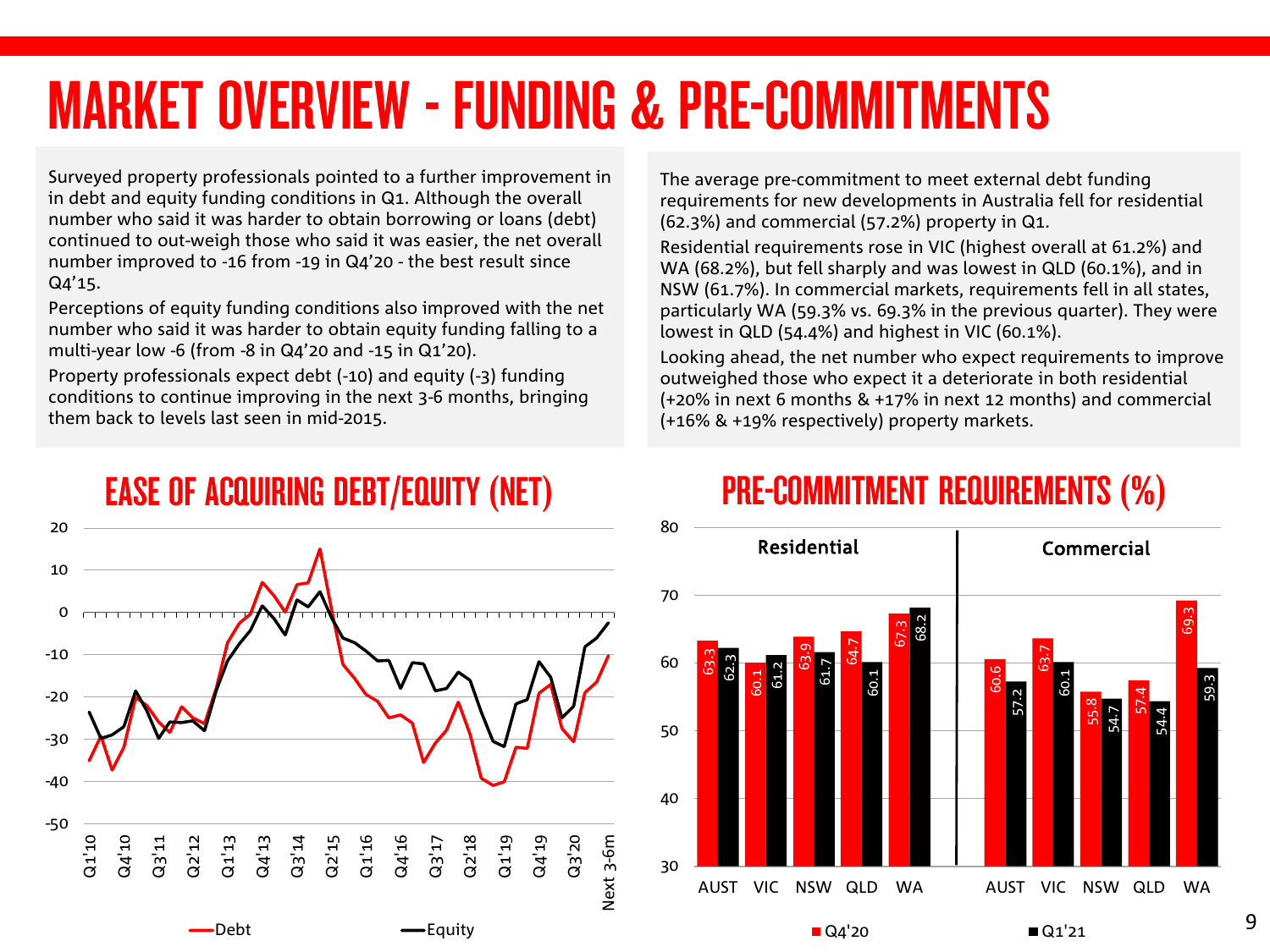## SURVEY RESPONDENTS EXPECTATIONS (AVG) Q1-2021

| <b>OFFICE CAPITAL VALUES (%)</b> |        |            |            |           |        |            |  |  |
|----------------------------------|--------|------------|------------|-----------|--------|------------|--|--|
|                                  | VIC.   | <b>NSW</b> | <b>QLD</b> | <b>WA</b> | SA/NT  | <b>AUS</b> |  |  |
| Q1'21                            | $-3.1$ | $-1.8$     | 1.4        | $-0.6$    | $-1.1$ | $-1.1$     |  |  |
| Q1'22                            | $-2.2$ | $-1.4$     | 1.9        | $-0.4$    | 1.0    | $-0.4$     |  |  |
| Q1'23                            | 0.2    | $-0.6$     | 1.9        | 0.7       | $-0.7$ | 0.3        |  |  |

| <b>OFFICE RENTS (%)</b> |        |            |            |           |        |            |  |  |
|-------------------------|--------|------------|------------|-----------|--------|------------|--|--|
|                         | VIC.   | <b>NSW</b> | <b>QLD</b> | <b>WA</b> | SA/NT  | <b>AUS</b> |  |  |
| Q1'21                   | $-4.8$ | $-3.3$     | 0.6        | $-1.3$    | $-2.5$ | $-2.3$     |  |  |
| Q1'22                   | $-4.0$ | $-2.9$     | 1.1        | $-0.4$    | $-1.6$ | $-1.7$     |  |  |
| Q1'23                   | $-0.9$ | $-1.8$     | 1.7        | 0.5       | $-1.3$ | $-0.4$     |  |  |

| <b>RETAIL CAPITAL VALUES (%)</b> |        |            |            |           |        |            |  |  |
|----------------------------------|--------|------------|------------|-----------|--------|------------|--|--|
|                                  | VIC.   | <b>NSW</b> | <b>QLD</b> | <b>WA</b> | SA/NT  | <b>AUS</b> |  |  |
| Q1'21                            | $-2.5$ | $-3.2$     | $-1.0$     | 0.9       | $-2.5$ | $-1.4$     |  |  |
| Q1'22                            | $-2.1$ | $-2.6$     | $-0.2$     | 1.0       | $-1.5$ | $-1.4$     |  |  |
| Q1'23                            | $-1.2$ | $-0.8$     | 0.6        | 0.7       | $-0.7$ | $-0.5$     |  |  |

| <b>RETAIL RENTS (%)</b> |            |            |            |           |        |            |  |  |
|-------------------------|------------|------------|------------|-----------|--------|------------|--|--|
|                         | <b>VIC</b> | <b>NSW</b> | <b>QLD</b> | <b>WA</b> | SA/NT  | <b>AUS</b> |  |  |
| Q1'21                   | $-5.9$     | $-4.5$     | $-2.0$     | $-1.5$    | $-5.0$ | $-4.1$     |  |  |
| Q1'22                   | -4.8       | $-2.9$     | $-1.6$     | $-0.6$    | $-3.5$ | $-3.0$     |  |  |
| Q1'23                   | $-3.2$     | $-1.9$     | $-0.8$     | 0.3       | $-5.0$ | $-2.2$     |  |  |

| <b>INDUSTRIAL CAPITAL VALUES (%)</b> |      |            |            |           |       |            |  |  |
|--------------------------------------|------|------------|------------|-----------|-------|------------|--|--|
|                                      | VIC. | <b>NSW</b> | <b>QLD</b> | <b>WA</b> | SA/NT | <b>AUS</b> |  |  |
| Q1'21                                | 1.3  | 2.1        | 4.1        | 0.4       | 0.8   | 2.1        |  |  |
| Q1'22                                | 2.8  | 2.5        | 5.4        | 1.8       | 3.8   | 3.1        |  |  |
| Q1'23                                | 4.0  | 2.6        | 5.7        | 2.3       | 0.9   | 3.5        |  |  |

| <b>INDUSTRIAL RENTS (%)</b> |      |            |            |           |        |            |  |  |
|-----------------------------|------|------------|------------|-----------|--------|------------|--|--|
|                             | VIC. | <b>NSW</b> | <b>QLD</b> | <b>WA</b> | SA/NT  | <b>AUS</b> |  |  |
| Q1'21                       | 1.3  | 2.1        | 1.9        | 0.0       | $-0.9$ | 1.4        |  |  |
| Q1'22                       | 2.0  | 2.3        | 3.2        | 1.4       | $-0.5$ | 2.1        |  |  |
| Q1'23                       | 3.7  | 2.6        | 3.8        | 2.9       | 0.0    | 2.9        |  |  |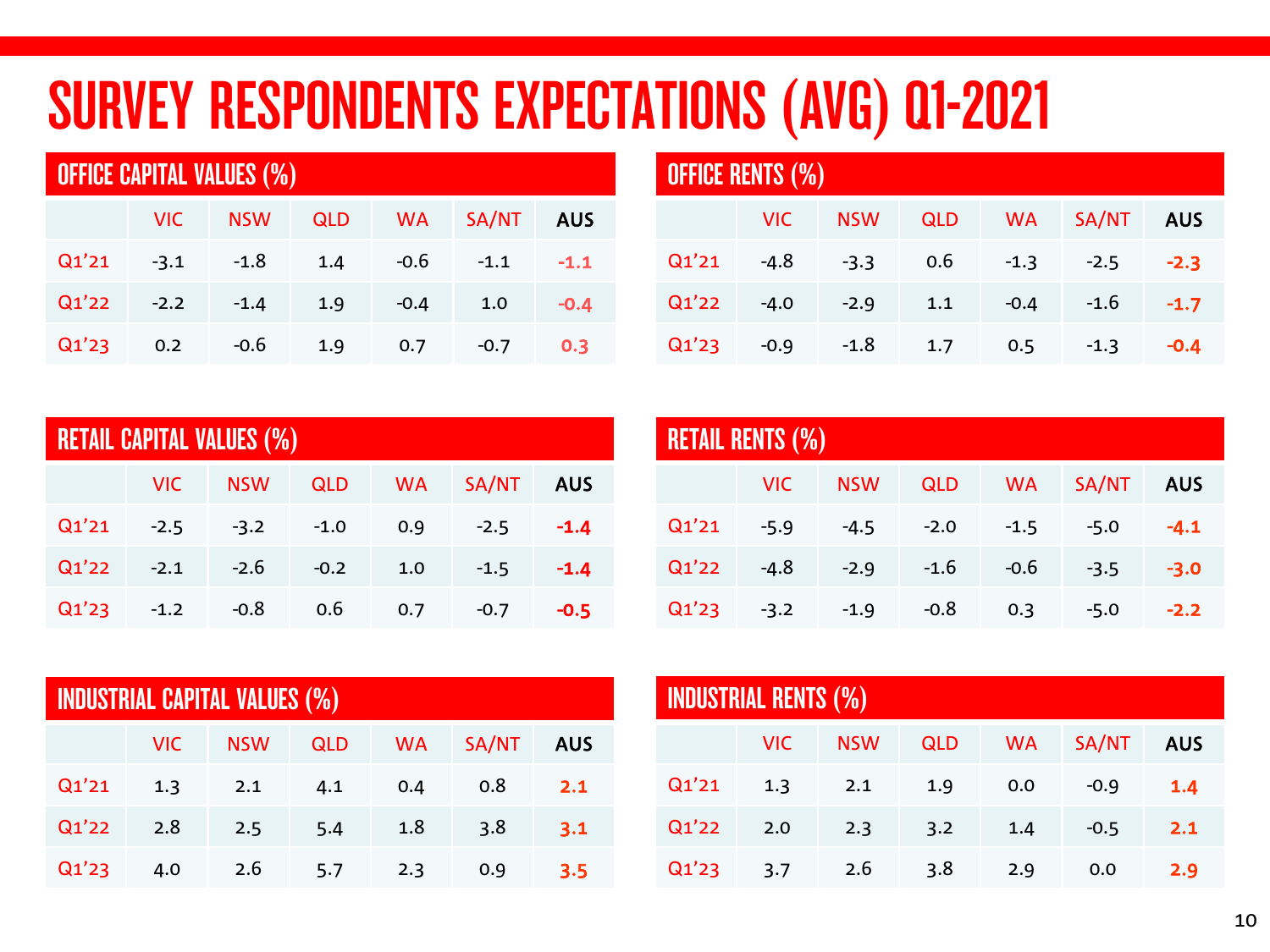## SURVEY RESPONDENTS EXPECTATIONS (AVG) Q1-2021

| <b>OFFICE VACANCY RATE (%)</b> |      |            |            |           |       |            |  |  |
|--------------------------------|------|------------|------------|-----------|-------|------------|--|--|
|                                | VIC. | <b>NSW</b> | <b>QLD</b> | <b>WA</b> | SA/NT | <b>AUS</b> |  |  |
| Q1'21                          | 8.9  | 7.5        | 12.4       | 11.0      | 12.4  | 9.8        |  |  |
| Q1'22                          | 9.1  | 7.5        | 12.4       | 10.6      | 12.4  | 9.8        |  |  |
| Q1'23                          | 7.5  | 6.9        | 11.4       | 9.3       | 11.3  | 8.8        |  |  |

| <b>RET9.8AIL VACANCY RATE (%)</b> |      |            |            |           |       |            |  |  |
|-----------------------------------|------|------------|------------|-----------|-------|------------|--|--|
|                                   | VIC. | <b>NSW</b> | <b>QLD</b> | <b>WA</b> | SA/NT | <b>AUS</b> |  |  |
| Q1'21                             | 6.8  | 10.1       | 6.9        | 10.3      | 10.6  | 8.1        |  |  |
| Q1'22                             | 6.9  | 9.8        | 7.0        | 9.3       | 10.6  | 8.0        |  |  |
| Q1'23                             | 5.3  | 8.0        | 6.1        | 8.3       | 9.8   | 6.8        |  |  |

| <b>INDUSTRIAL VACANCY RATE (%)</b> |      |            |            |           |       |            |
|------------------------------------|------|------------|------------|-----------|-------|------------|
|                                    | VIC. | <b>NSW</b> | <b>QLD</b> | <b>WA</b> | SA/NT | <b>AUS</b> |
| Q1'21                              | 4.1  | 3.0        | 5.7        | 7.5       | 15.0  | 4.6        |
| Q1'22                              | 3.7  | 3.4        | 5.2        | 7.0       | 15.0  | 4.6        |
| Q1'23                              | 3.8  | 3.5        | 4.8        | 6.0       | 15.0  | 4.6        |

## NOTES:

Survey participants are asked how they see:

- •capital values;
- •gross rents; and
- •vacancy rates

In each of the commercial property markets for the following timeframes:

•annual growth to the current quarter

- •annual growth in the next 12 months
- •annual growth in the next 12-24 months

Average expectations for each state are presented in the accompanying tables.

\*Results for SA/NT may be biased due to a smaller sample size.

## ABOUT THE SURVEY

In April 2010, NAB launched the first NAB Quarterly Australian Commercial Property Survey with the aim of developing Australia's pre-eminent survey of market conditions in the commercial property market.

The large external panel of respondents consists of Real Estate Agents/Managers, Property Developers, Asset/Fund Managers and Owners/Investors.

Around 330 property professionals participated in the Q1 2021 Survey.